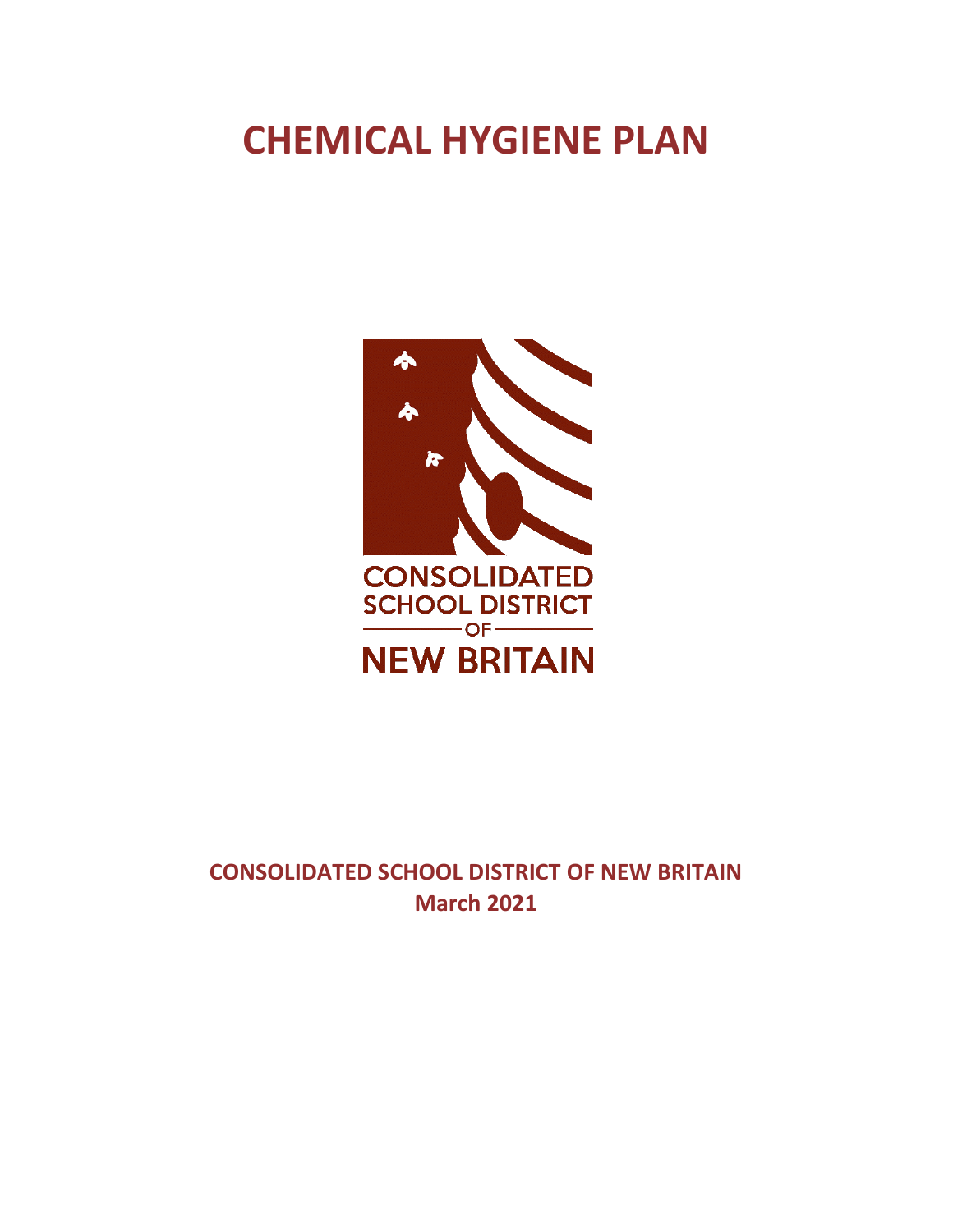## **CHEMICAL HYGIENE PLAN (CHP) NEW BRITAIN SCHOOLS**

Based on a plan developed by the Industrial Health and Safety Consultants and recommended by the Connecticut Department of Education and the Connecticut Department of Occupational Safety and Health. As consistent with the requirements set forth in 29 CFR Part 1910 "Occupational Exposures to Hazardous Chemicals in Laboratories; A Final Rule."

## **I. Purpose**

- **A.** This plan is intended to protect the health and safety of those teachers and other personnel working with hazardous chemicals and materials. It is also that intention of the school system that the students be protected by these same Standard Operating Procedures. (SOP)
- **B.** The plan is intended to ensure that hazardous materials are properly handled and disposed of in a safe and environmentally proper manner.
- **C.** This plan is intended to ensure compliance with applicable Federal, State and Local regulations.

#### **II. Scope**

- **A.** The policy applies to all science, technology, and applied education operations in New Britain Public Schools.
- **B.** All other applicable Occupational Safety and Health Administration (OSHA) Safety and Health Standards shall be complied with in addition to the requirements of this policy.

## **III. Operations**

The following laboratories/classrooms/shops are covered by this policy:

- **A.** New Britain High School all rooms in which laboratory activities are done, including greenhouses and associated prep rooms and storage areas.
- **B.** Pulaski Middle School all rooms in which laboratory activities are done, including associated prep rooms and storage areas.
- **C.** Satellite Careers Academy all rooms in which laboratory activities are done, including associated prep rooms and storage areas.
- **D.** Slade Middle School all rooms in which laboratory activities are done, including associated prep rooms and storage areas.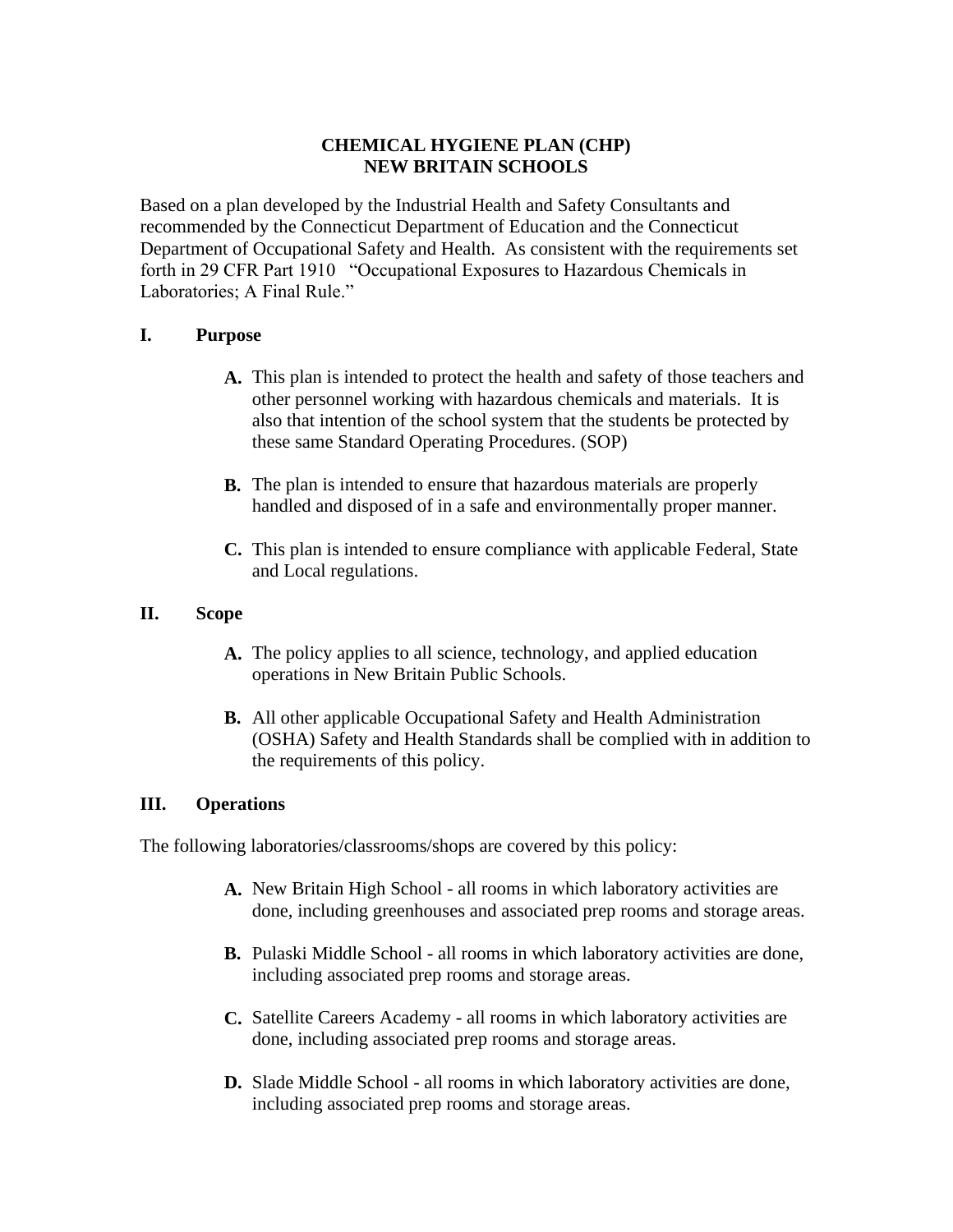**E.** HALS - all rooms in which laboratory activities are done, including associated prep rooms and storage areas.

**F**. Technology shops, applied education classrooms, and all associated storage areas in New Britain High School, Satellite Careers Academy, Pulaski, Slade Middle Schools and HALS.

**G.** DiLoreto Magnet School – all grade 6 – 8 rooms in which laboratory activities are done, including associated prep rooms and storage areas.

#### **IV. Responsibilities**

#### **A. Superintendent of Schools**

- i. Support and ensure enforcement of this policy.
- ii. Appoint and support the Chemical Hygiene Officer (CHO) and the Chemical Hygiene Coordinator (CHC).

## **B. School Principal**

i. Support and ensure enforcement of this policy

## **C. Environmental Health and Safety Officer**

i. Responsible for coordinating and facilitating the safety policies of the CHP and working closely the CHO and the CHC.

## **D. Chemical Hygiene Officer (CHO)**

- i. Administer and revise/update the Chemical Hygiene Plan.
- ii. Assist in the development of Standard Operating Procedures (SOP) and the development of an Emergency Response Plan (ERP).
- iii. Coordinate the education and training of all employees covered by this plan.
- iv. Oversee and arrange for the monitoring of worker exposures to hazardous materials.
- v. Review Material Safety Data Sheets (MSDS) for adequacy and compliance with OSHA Hazard Communication Standards.
- vi. Periodically inspect the laboratories for compliance with this policy. These include the  $3<sup>rd</sup>$  floor biology and chemistry lab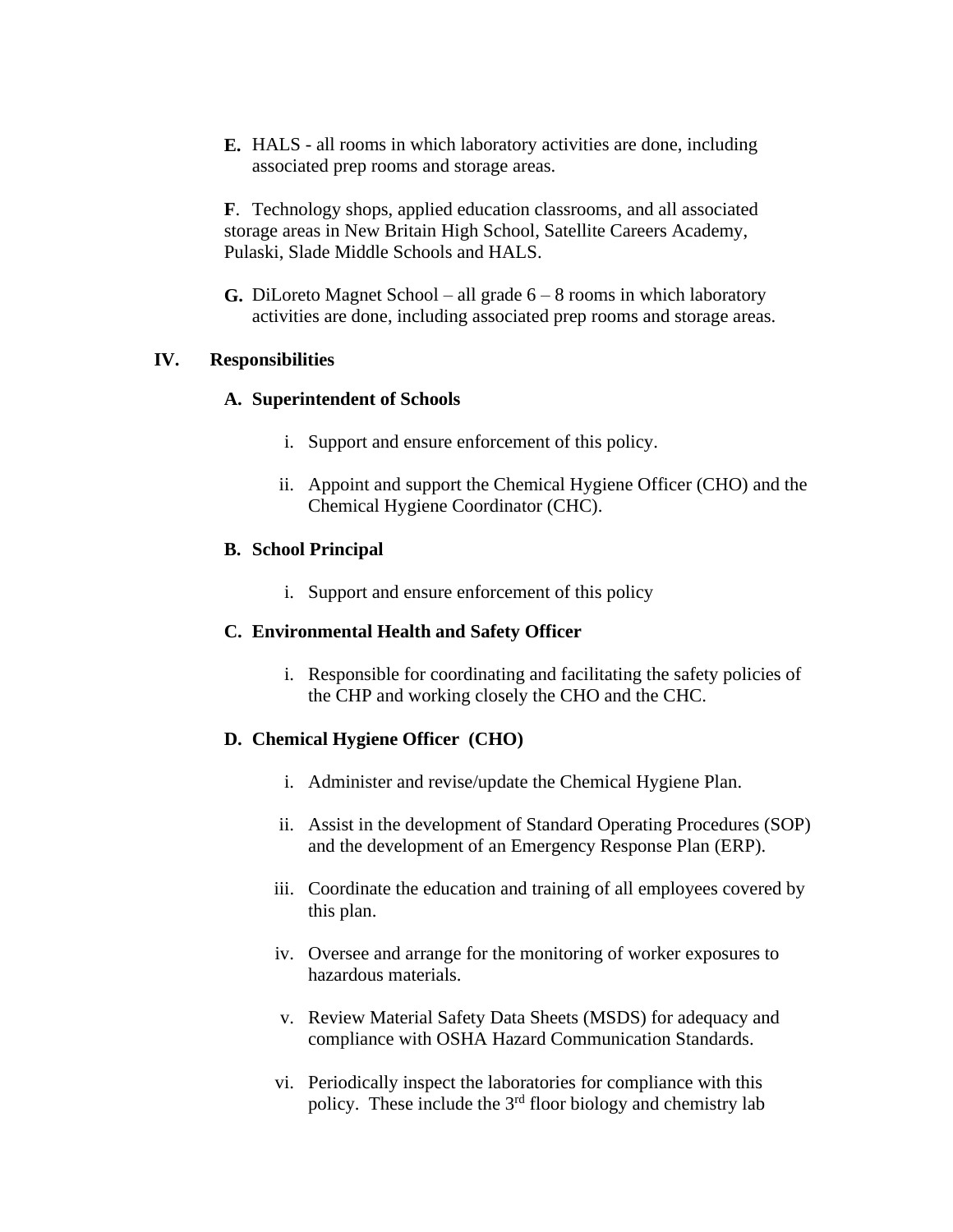rooms at New Britain High School and those in the Mindset Academy.

- vii. Evaluate and ensure the adequacy and use of personnel protective equipment and, as necessary, recommend changes.
- viii. Recommend engineering controls, ensure that the controls are used and periodically evaluate the controls to ensure proper functioning.
- ix. Assist in the preparation of special hazardous operation procedures.
- x. Review and monitor the disposal of hazardous materials.
- xi. Ensure that medical consultative services are available to those employees requesting or needing such services.
- xii. Annually conduct an inventory of all hazardous materials used in the areas covered by this plan.
- xiii. Annually inspect all areas to ensure that they are in compliance with this plan.
- xiv. Annually review the CHP and update as necessary.
- xv. Maintain appropriate records documenting compliance with the CHP.

#### **E. Chemical Hygiene Coordinator (CHC), High School**

- i. Develop a teacher SOP and a student SOP. Train all teachers in the use of the SOP. Ensure that all students are required to sign the student SOP/Safety Contract prior to being allowed to participate in lab.
- ii. Ensure that the procedures outlined in the CHP are followed.
- iii. Notify the CHO if a new hazardous material is to be used and work with the CHO to develop procedures to handle the material properly.
- iv. Annually coordinate the inventory of all science and technology education hazardous materials in collaboration with department heads.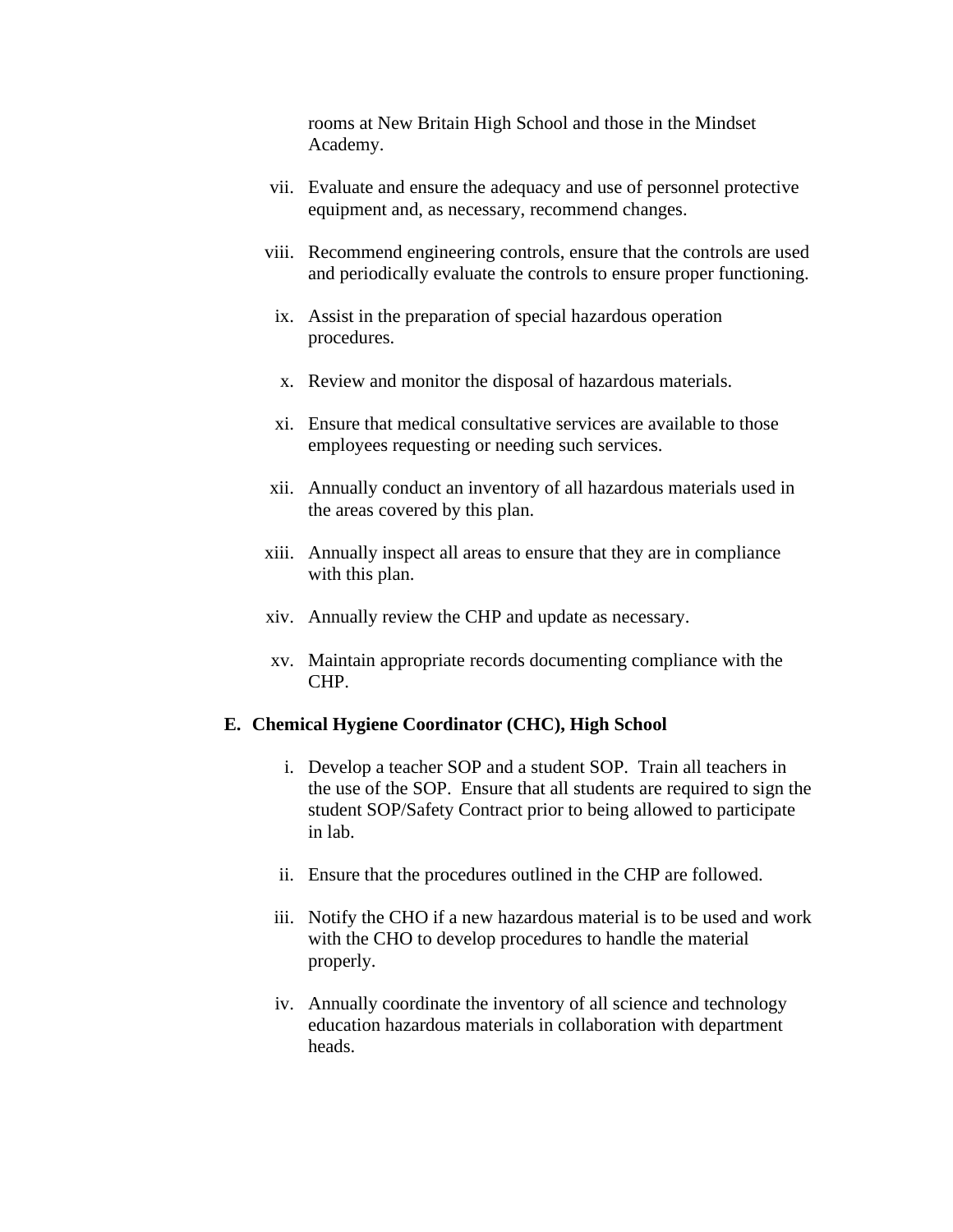- v. Request, as necessary, maintenance on safety equipment (e.g., fume hoods, eyewashes, showers, etc).
- vi. Ensure that MSDS are obtained and available for all materials used in the science, technology, and applied education areas.
- vii. Conduct initial and periodic training for employees working with hazardous materials.
- viii. Ensure that information required is available to employees.
- ix. Prepare reports and records that document compliance with the CHP.
- x. Ensure that employees are trained in the use of personnel protective equipment.
- xi. By mutual written agreement with the CHO carry out specific duties normally assigned to the CHO.
- xii. Appropriate compensation shall be agreed upon to adequately carry out the responsibilities of CHC.

#### **F. Department Chairs of Science and Applied Education, High School. Science Facilitators, Middle Schools**

i. Responsible for incorporating chemical safety committees and implementing the CHP within their respective areas.

#### **G. Teachers**

- i. Follow all District SOP's
- ii. Utilize the safety equipment provided and promptly report any equipment not functioning properly to the CHO/CHC.
- iii. Participate in any biological or medical monitoring required by the program.
- iv. Follow approved labeling program for hazardous material. Approved programs shall appear in Appendix 3 to this document.
- v. Preparation of chemicals and labs shall not be done by an individual working alone in the building. During after-school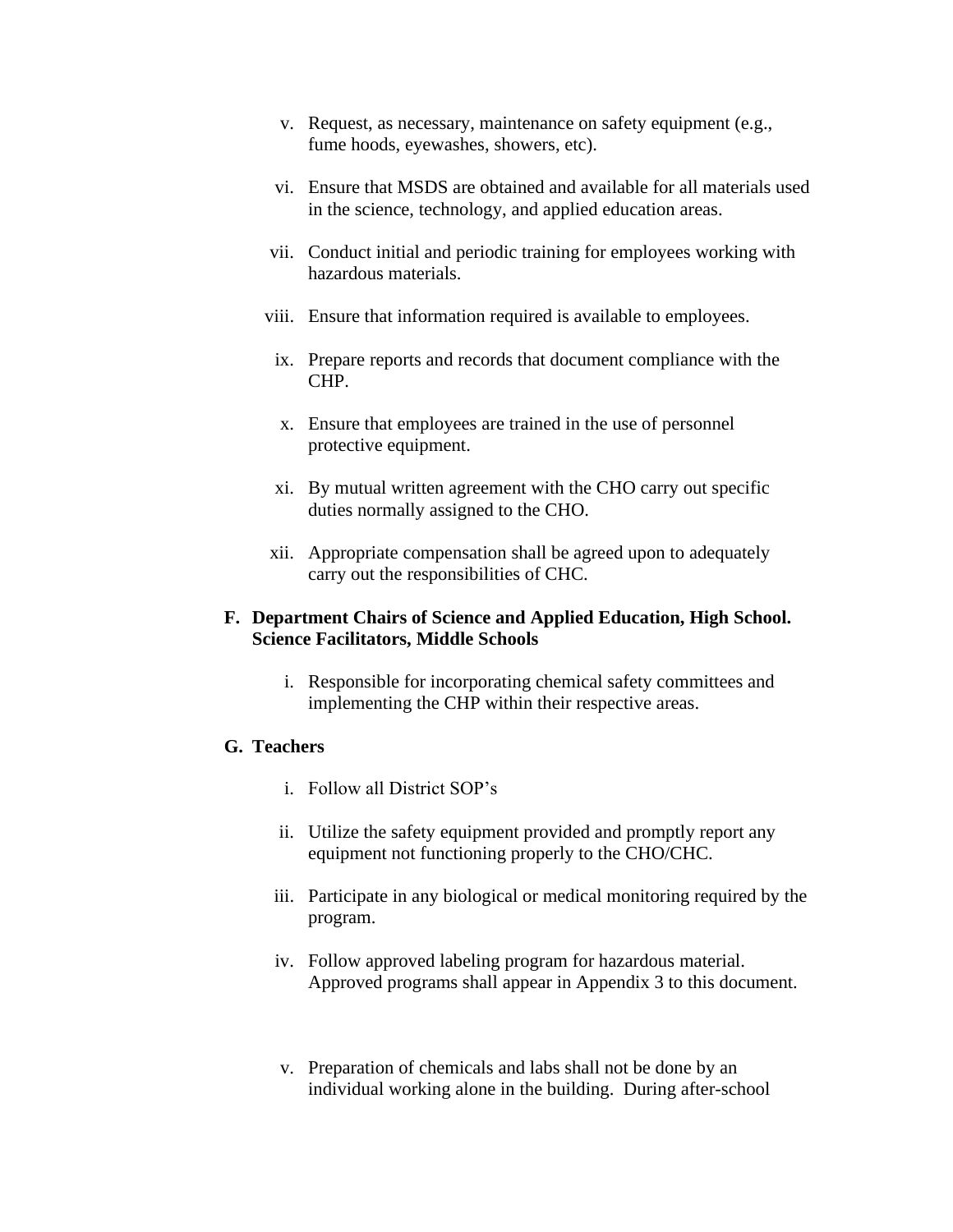hours, prior arrangements must be made to have additional personnel present.

- vi. When properly trained, use appropriate personal protective equipment.
- vii. Attend staff development workshops to update records, classroom activities, and safety training.

## **H. Medical Staff, Nurses, School Physician**

- i. Be familiar with materials and the associated health hazards of chemicals used in the laboratories and related areas.
- ii. Recommend appropriate medical evaluations based on exposure assessments and health hazard assessments.

## **I. Purchasing**

- i. Review with the CHO and CHC all purchasing requests for hazardous materials.
- ii. Forward any MSDS received to the CHO/CHC.

#### **V. Standard Operating Procedures**

#### **A. Acceptance of the SOP**

- i. All teachers and staff covered by this plan must sign the CHP/SOP each year.
- ii. All students must sign a student SOP/Safety Contract in order to participate in lab or related activities.

## **B. Chemical Procurement, Use and Storage**

- i. Chemicals shall not be accepted for use unless accompanied by an MSDS.
- ii. All hazardous materials procurement must be reviewed and approved by the CHO/CHC.
- iii. Materials shall be stored in their original container. If the material is transferred to a new container, that container must be approved and labeled as required by the Hazard Communication Standard.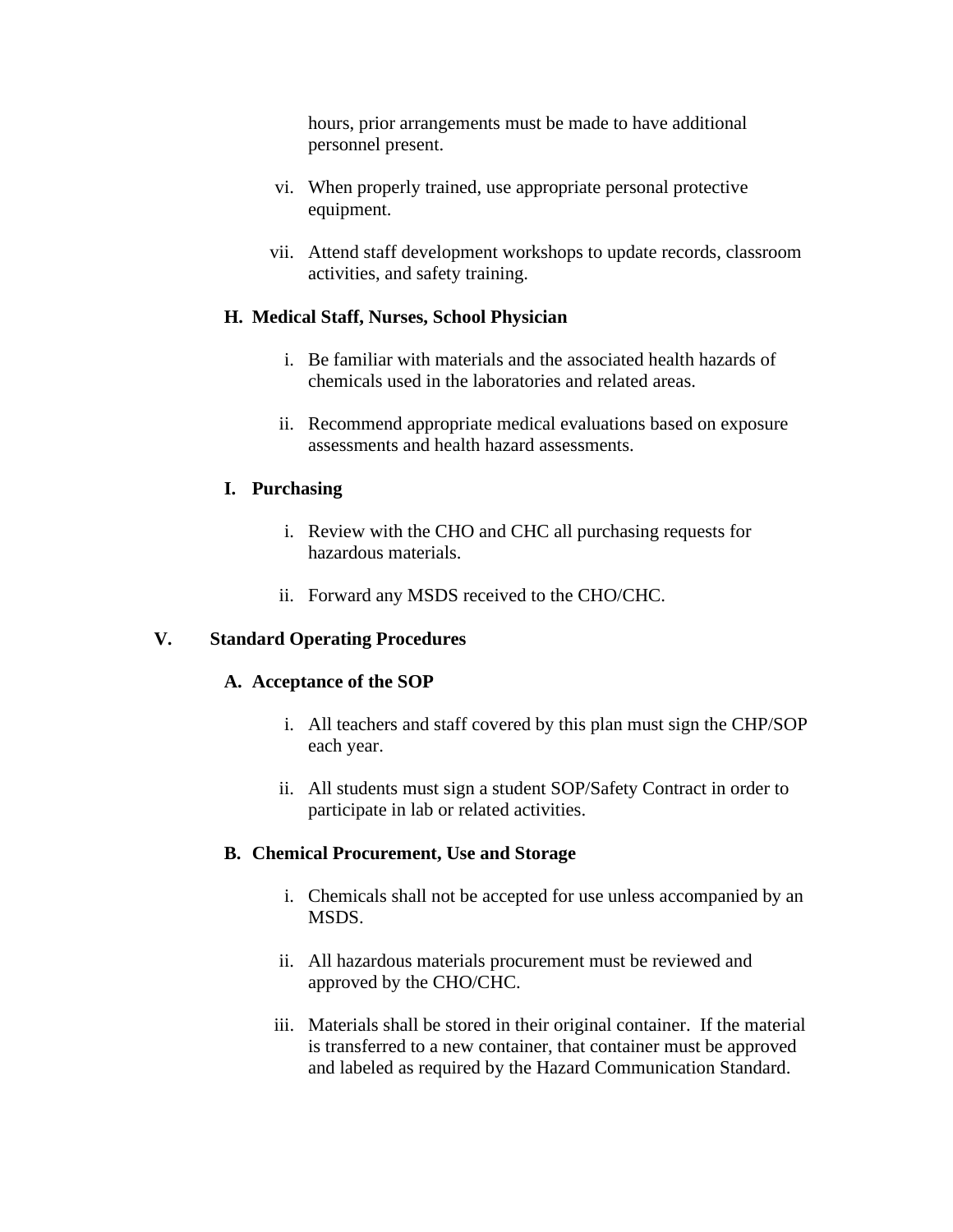A copy of the Hazard Communication Policy can be found in Appendix 1. That policy is part of the CHP.

- iv. All flammable liquids must be stored in approved containers and in approved fire resistant cabinets if required. Specific guidelines are found in Appendix 5.
- v. Hazardous materials shall not be stored in laboratories or classrooms. Storage shall be in approved prep rooms or storage areas. In rooms without direct access to a prep room hazardous chemical shall be kept in the nearest available prep room.
- vi. Non-hazardous bulk chemicals must be stored in an approved prep room or approved storage rooms. Small quantities of nonhazardous chemicals may be stored in the classroom/lab provided they are in an approved labeled and locked storage cabinet.
- vii. Only explosion-proof refrigerators may be used for storage of flammable chemicals or any chemical needing refrigeration. The refrigeration must be appropriately labeled and it may not be used for food storage.

## **C. All prep room and storage room doors must be kept closed and locked.**

i. Appendix 5 contains additional specific information on hazardous chemicals.

## **D. Eating and Smoking**

- i. Smoking is **not** permitted on the grounds or in any building of the school system.
- ii. Food and drink are not permitted in the laboratory or in areas where chemicals are in use.

#### **E. Dress Code**

- i. Bare feet and open-toed shoes are not permitted.
- ii. Wearing of shorts is not permitted in laboratory areas or areas where chemicals are in use.
- iii. Laboratory coats or aprons shall be worn whenever handling chemicals.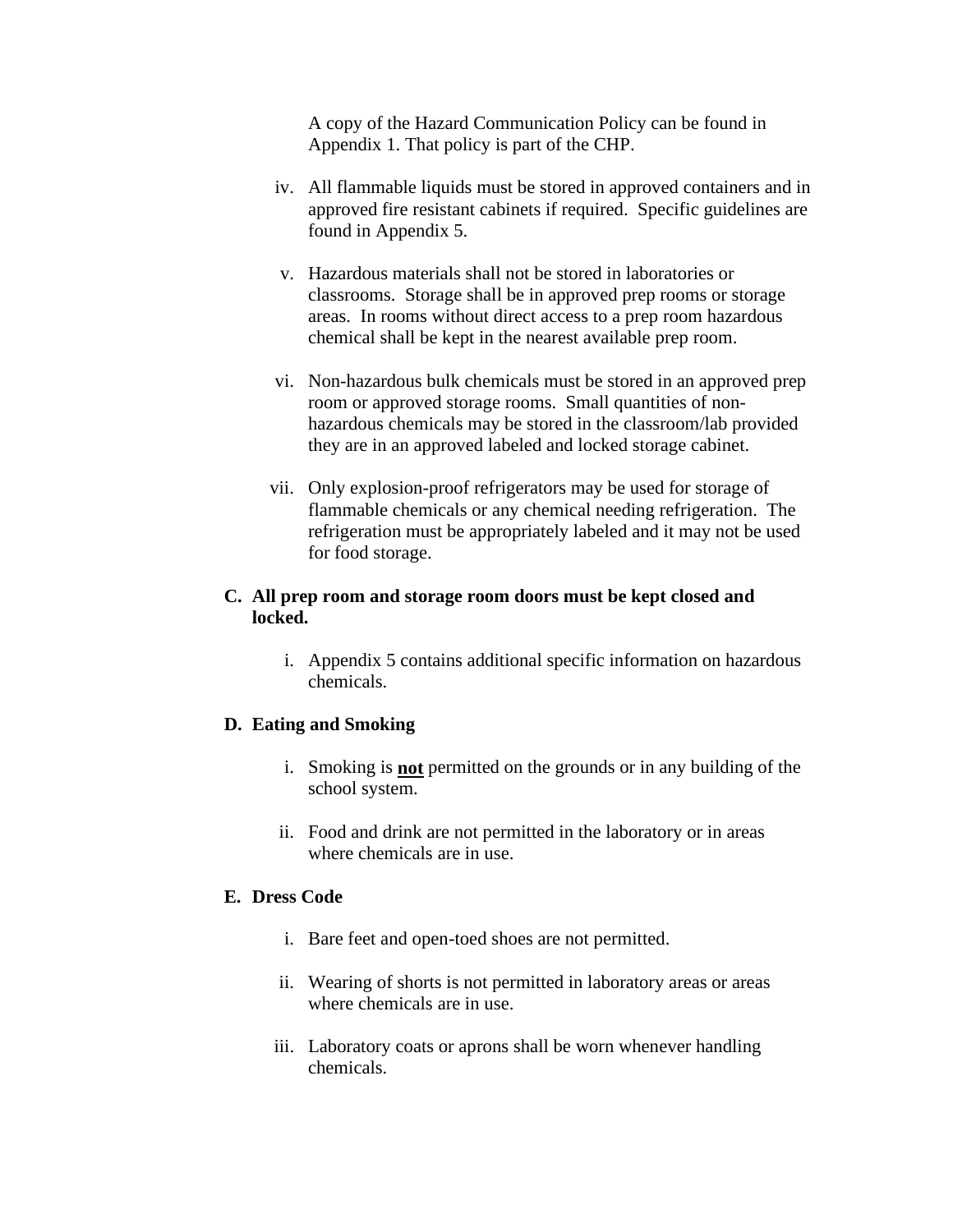iv. Long hair should be tied back during lab activities especially during activities that involve heat sources, chemicals and moving machinery.

## **VI. Personal Protective Equipment**

- **A.** Safety indirectly vented goggles shall be worn when handling any chemical or hazardous material. They shall also be worn if the activity involves heating, use of glassware, the potential for the splashing of fluids, or the shattering of any material. All eye protection must conform to ANSI Standard Z87.1-1989.
- **B.** Impact resistant safety glass should be worn when using projectiles in the classroom.
- **C.** Face shields shall be worn when transferring corrosive materials or if there is the possibility of chemical splash.
- **D.** Standing shields and splash goggles shall be used when the potential for explosion, implosion, or splashes is present.
- **E.** Safety glasses with or without side shields are not an acceptable replacement for splash goggles.
- **F.** Vinyl gloves and aprons appropriate for the material shall be worn when using hazardous materials.

#### **VII. Personal Hygiene Guidelines**

- **A.** Do not apply cosmetics, eat, chew gum or drink in the laboratory.
- **B.** Do not pipet by mouth always use a pipet bulb or suction device.
- **C.** Clean work area thoroughly before leaving the laboratory.
- **D.** Wash hands thoroughly after any chemical exposure.
- **E.** Never smell chemicals directly; always waft the odors to your nose using your hand.
- **F.** Never taste any substance to determine its identity.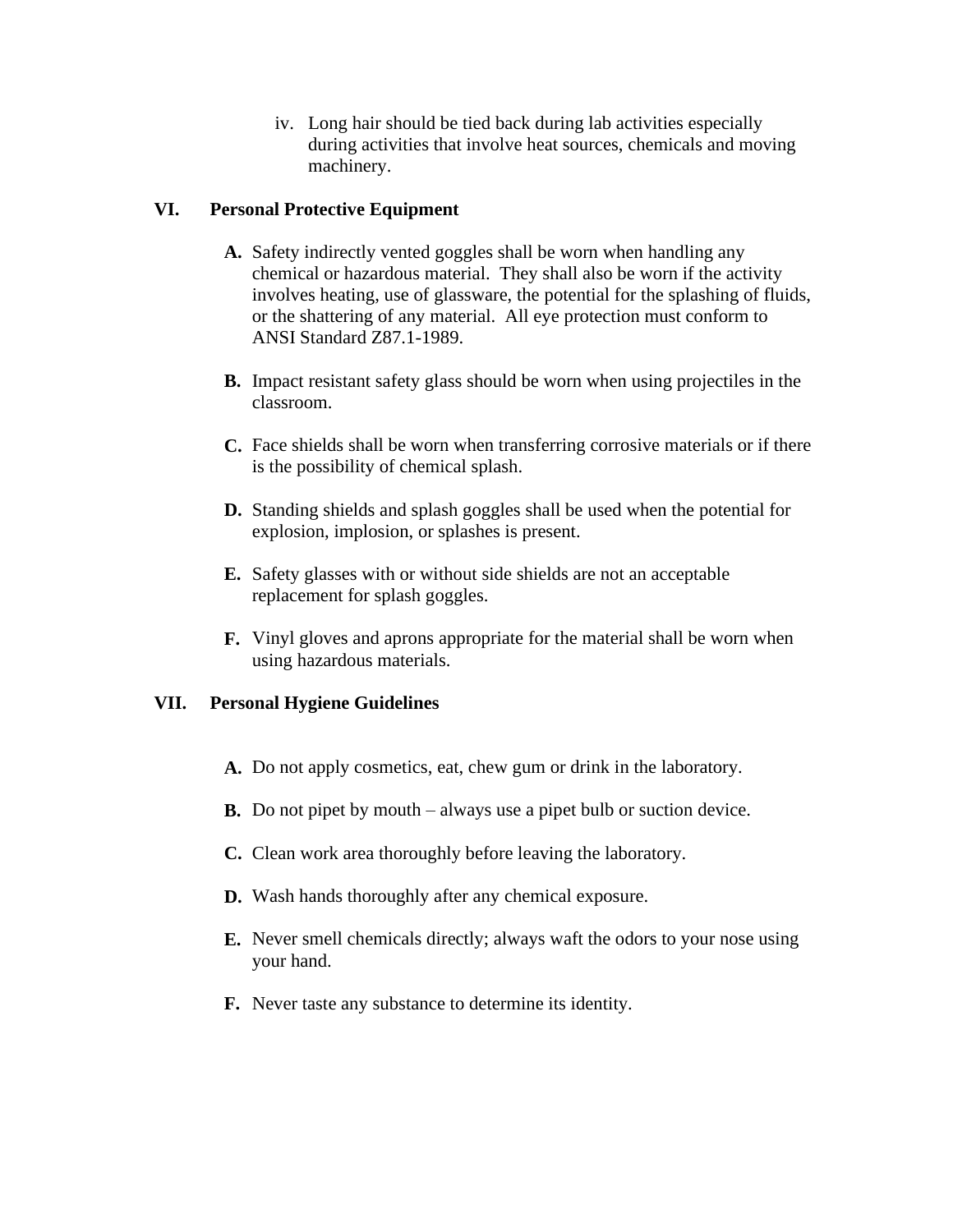#### **VIII. Waste Disposal**

- **A.** All waste material must be stored in a designated storage area. Those areas shall be designated in Appendix 3.
- **B.** Waste containers shall be labeled as required under RCAC regulations.
- **C.** No waste materials will be stored for more time than allowed by DEP/EPA regulations.
- **D.** Only licensed pre-approved contractors shall be used to dispose of hazardous waste materials.
- **E.** Waste storage areas shall be equipped with spill control and containment equipment.
- **F.** All disposal of waste materials shall be manifested as required under Federal and State regulations.

## **IX. Engineering Controls**

- **A.** Laboratory Hoods
	- i. All flammable and toxic materials shall be used within a laboratory hood or with local exhaust ventilation.
	- ii. Hood and exhaust are to be used to conduct operations, not for storage.
	- iii. A review of chemical compatibility shall be conducted to ensure that only compatible chemicals are used in the same system.
	- iv. The sash of the hood should be kept as low as possible to perform the required work.
	- v. The face velocity of a particular hood should be at least 100 fpm. Lower flow rates may be allowed under special conditions approved by the CHO/CHC.
	- vi. The flow rate shall be measured annually by the CHC kept on file. If a hood fails to provide at least 80% of the required velocity, it shall be shut down and not used until repaired.
- **B.** All electrical equipment shall be properly grounded. Malfunctioning or damaged equipment shall be tagged out and reported to the CHO/CHC for repair.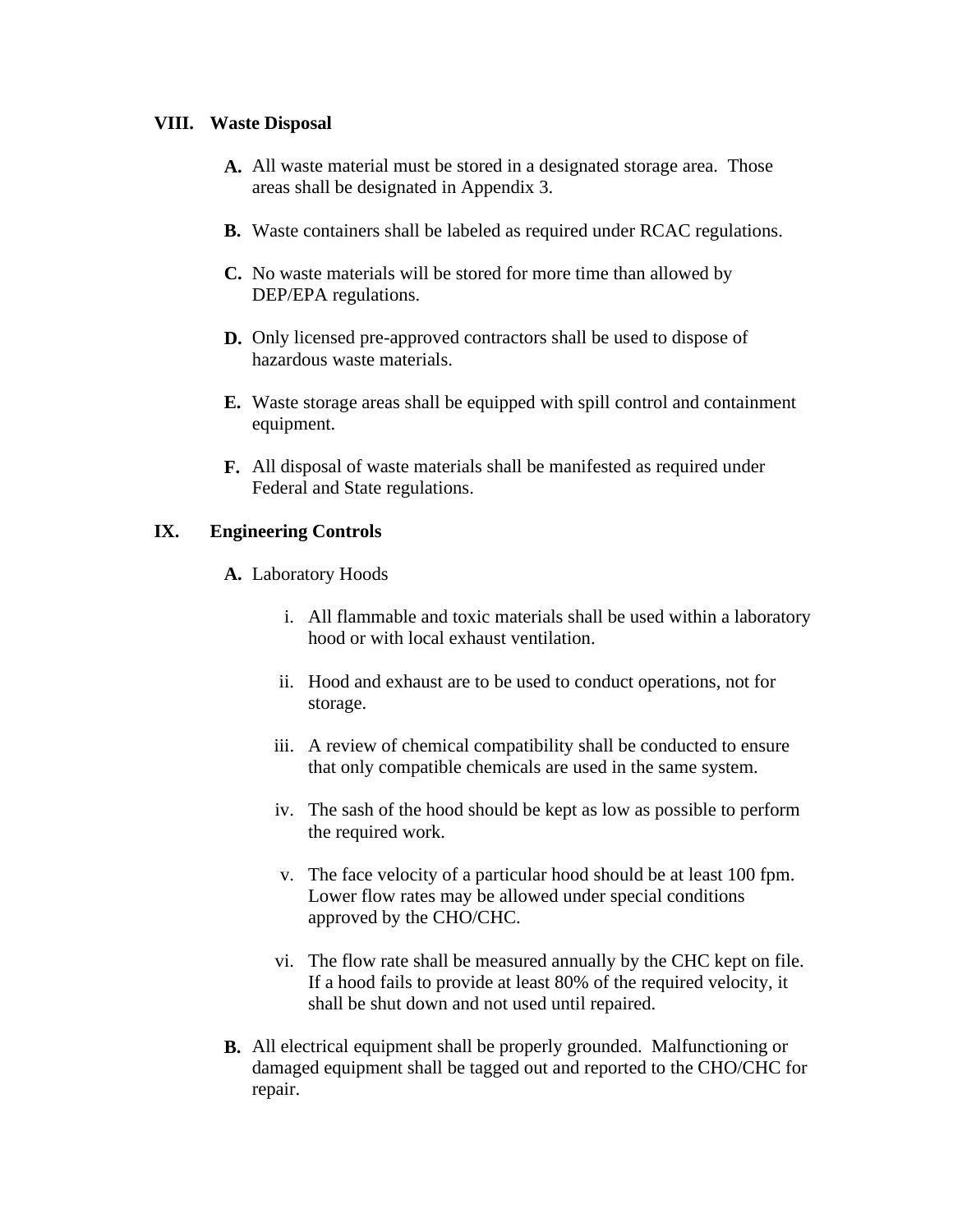- **C.** When required, special enclosures or cabinets shall be used to protect employees from exposure to materials.
- **D.** Eyewash/drench hose operation shall be tested weekly. Shower operations shall be tested biannually. Problems shall be reported immediately to the CHO/CHC. Teachers shall keep a log of testing. The log will be reviewed periodically by the CHC.

#### **X. Spills and Accidents**

- **A.** In the event of an accident, the following procedures should be followed:
- **B.** Eye contact flush with tepid water for at least 15 minutes and seek medical attention immediately.
- **C.** Skin contact flush immediately and remove contaminated clothing. Seek medical attention.
- **D.** First aid should be administered by school nurse.
- **E.** Other types of accidents seek medical attention.
- **F.** The Principal and Department Chairs must be notified immediately of all accidents. The CHO/CHC shall be notified as soon as possible.
- **G.** All appropriate accident/incident forms are to be filled out as required by school policy. A copy of all completed forms shall be given to the CHO/CHC for the OSHA file.
- **H.** In the event of a spill, the following procedure is to be followed:
	- i. For flammable liquids, extinguish all sources of ignition.
	- ii. Isolate the area and use the absorption material provided.
	- iii. Place waste materials in proper containers and dispose of hazardous waste as appropriate.
	- iv. Wear protective clothing and respiratory protection if required and you are trained to do so. If you are not trained, immediately notify the CHO/CHC so that trained personnel can be contacted.
	- v. The school evacuation plan must be used for serious spills or if the seriousness of the spill is in doubt. The procedure is found in the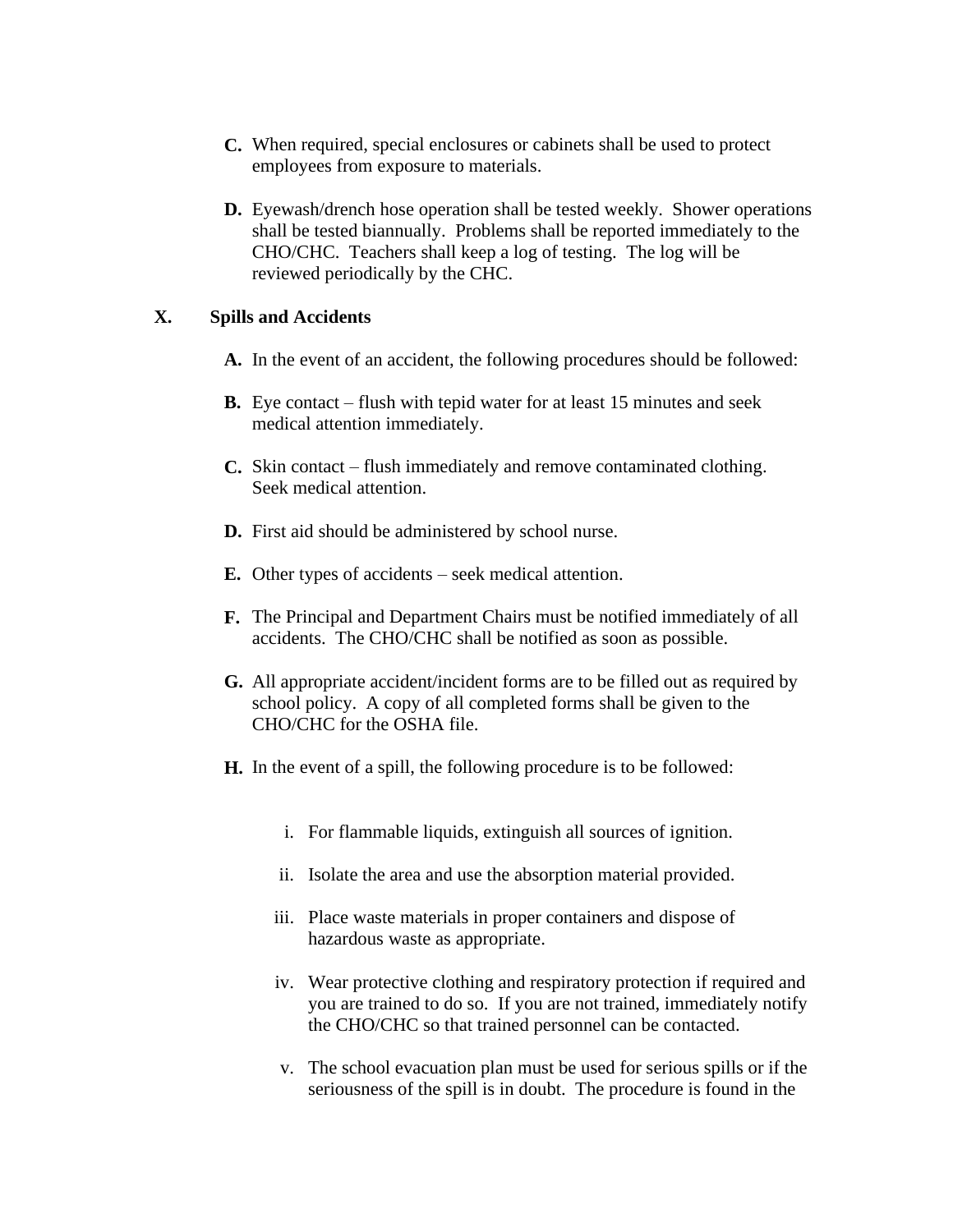Emergency Operations Plan of the Consolidated School District of New Britain.

vi. Appropriate documentation must be submitted to the CHO/CHC for all spills.

## **XI. Exposure Evaluations**

- **A.** Exposure to chemicals in laboratory/ shop/classroom will be maintained below the OSHA-Pel or ACGIH-TLV by means of work practices or engineering controls.
- **B.** Monitoring of the work environment will be performed:
	- i. Whenever there is reason to believe that the PEL, TLV or Action Limit may be exceeded.
	- ii. Medical information indicates sampling is warranted.
	- iii. After changes in the work, methods or engineering controls have been modified.
	- iv. At the request of employees.
- **C.** Biological monitoring may be conducted:
	- i. At the recommendation of the medical staff.
	- ii. Routinely as required under an OSHA specific standard.
	- iii. When there is a potential for exposure to a material other than via inhalation.
- **D.** All affected employees shall be notified of sampling results no later than **five** days after receipt of the results. If an employee has been exposed above any mandated limits, the school district shall explain the steps that will be taken to reduce and control the exposure.

## **XII. Medical Consultations**

- **A.** All employees suspected of or known to have been exposed to materials above the Action Limit or half of the PEL or TLV shall be offered a medical evaluation by the school district.
- **B.** Any employee exposed above either the PEL or TLV shall be required to participate in the medical exam program.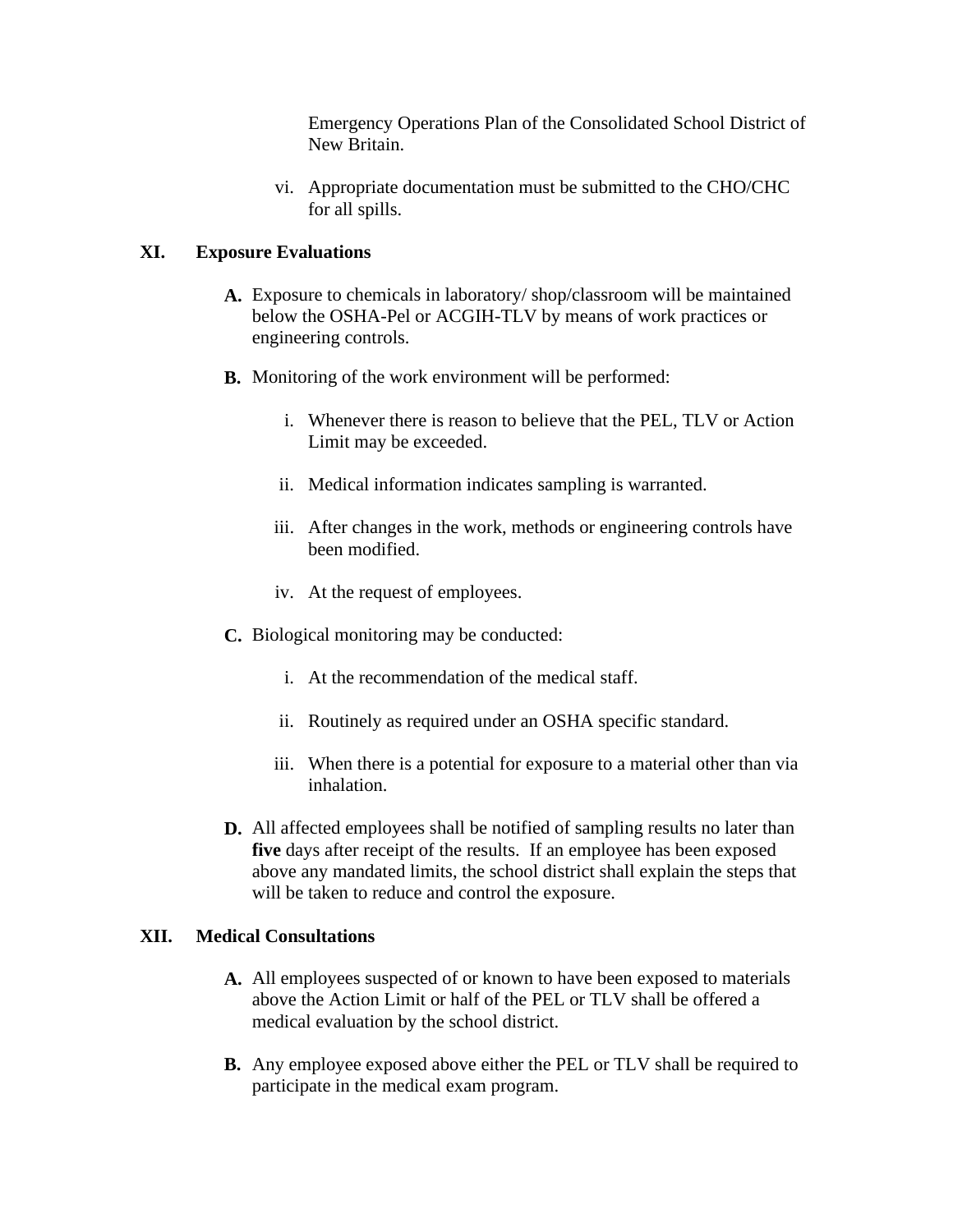- **C.** Any employee who exhibits signs or symptoms of exposure shall receive a medical examination.
- **D.** Employees involved in a spill, leak or clean-up may receive an examination depending on the nature of the incident.
- **E.** The physician shall be furnished with the following information:
- **F.** The physician shall issue a written opinion to both the employee and the school district. This report must contain the following:
	- i. Summary of results including diagnosis, opinion, and any laboratory results.
	- ii. Any follow-up recommendations.
	- iii. Opinion if the employee will be placed at greater risk by returning to their job.
	- iv. A statement by the physician that the employee has been informed of the results of the examination and if any follow-up medical evaluations should be conducted.

#### **XIII. Employee Training and Information**

- **A.** The employee shall be trained about the following:
	- i. The existence, location, availability, and contents of the Chemical Hygiene Plan.
	- ii. 29 CFR 1910.1450 and its appendices.
	- iii. Hazard information about the materials that will be used in the laboratory/shop/classroom, including signs and symptoms of over exposure.
	- iv. The location and availability of Material Safety Data Sheets. (MSDS)
	- v. The medical program.
	- vi. Emergency plans and procedures.
	- vii. Any direct reading monitoring equipment in use.
	- viii. Use of all personal and lab/shop/room safety equipment.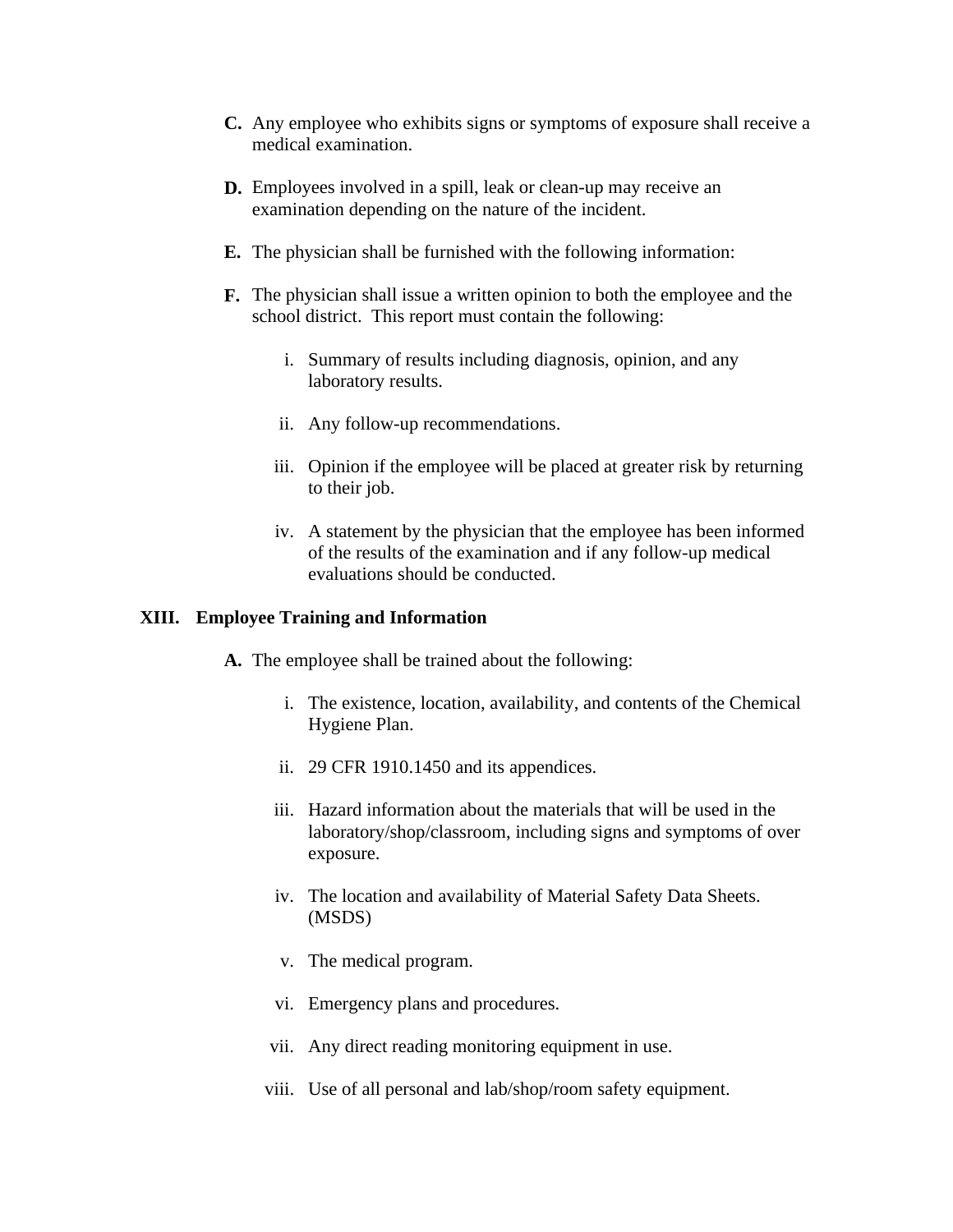- ix. The teacher SOP and the student SOP/Safety Contract.
- **B.** A copy of the CHP, MSDS, OSHA regulations, and other information such as exposure monitoring results shall be available to employees during normal working hours.

#### **XIV. Record Keeping**

- **A.** All training documents.
- **B.** All monitoring records.
- **C.** All medical reports.
- **D.** All accident or incident reports.
- **E.** Any disciplinary actions.
- **F.** Engineering control service records.
- **G.** Disposal records.

#### **XV. Plan Review and Updating**

This plan shall be reviewed annually and updated as necessary. The review shall include.

- **A.** Plan effectiveness
- **B.** Incident response records.
- **C.** Biannual meeting of the chemical management team.
- **D.** Changes made to the plan.
- **E.** See Appendix 2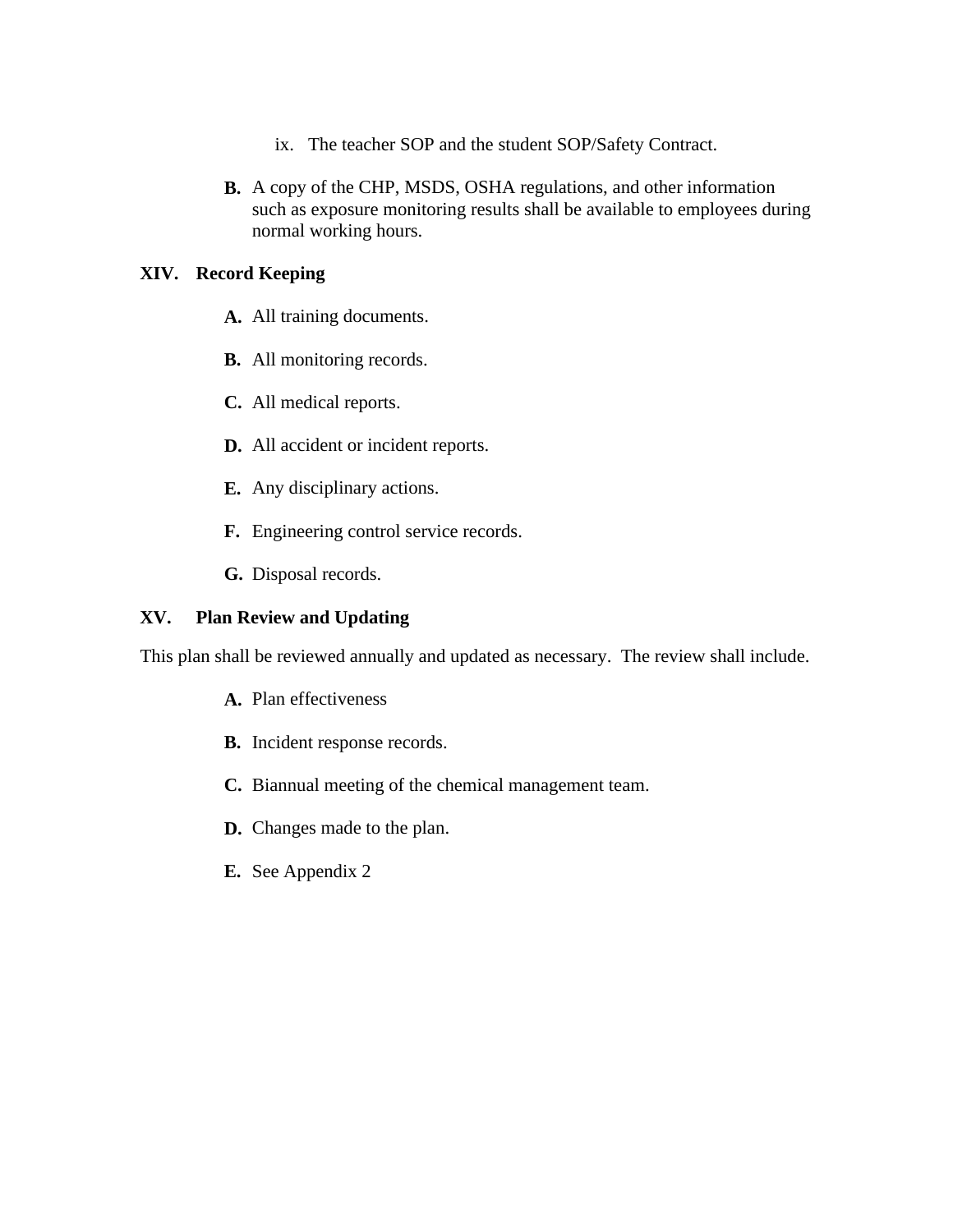| Superintendent of Schools                                                           | Ms. Nancy Sarra                                                                         |
|-------------------------------------------------------------------------------------|-----------------------------------------------------------------------------------------|
| Principal, New Britain High School                                                  | Mr. Damon Pearce                                                                        |
| Department Chair, Science - NBHS                                                    | Mr. Matthew Bornn                                                                       |
| Director of Facilities Management<br><b>Environmental Health and Safety Officer</b> | Mr. Kevin Deon                                                                          |
| <b>Facilities Liaison</b>                                                           | Mr. Robert Smedley                                                                      |
| District Coordinator of Science, Technology,<br>Engineering and Math                | N/A                                                                                     |
| Chemical Hygiene Officer - NBHS                                                     | Mr. Vincent Buccilli (NBHS)                                                             |
| <b>Chemical Hygiene Coordinator</b>                                                 | Mr. Vincent Buccilli (NBHS)                                                             |
| <b>Chemical Management Team</b>                                                     | EHSO, CHO, CHC,<br>Department Chairs,<br>Science Facilitators,<br>Lt. Don Janelle, NBFA |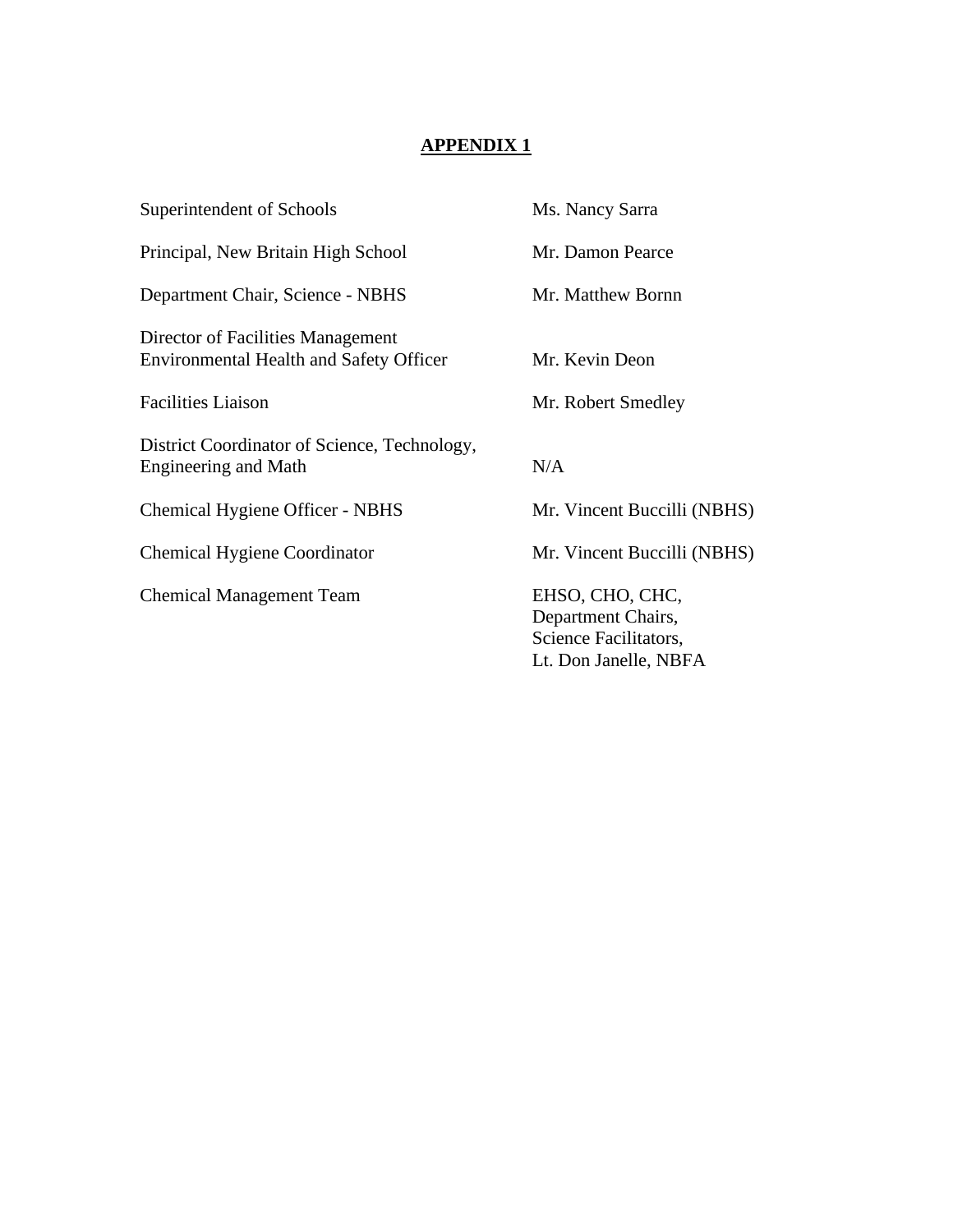Revisions to the Chemical Hygiene Plan (CHP)

Date: March 2021

Revisions developed by:

Vincent Buccilli CHO, Biology Teacher NBHS

Revisions reviewed by:

Mr. Matthew Bornn Department Chair, Science, NBHS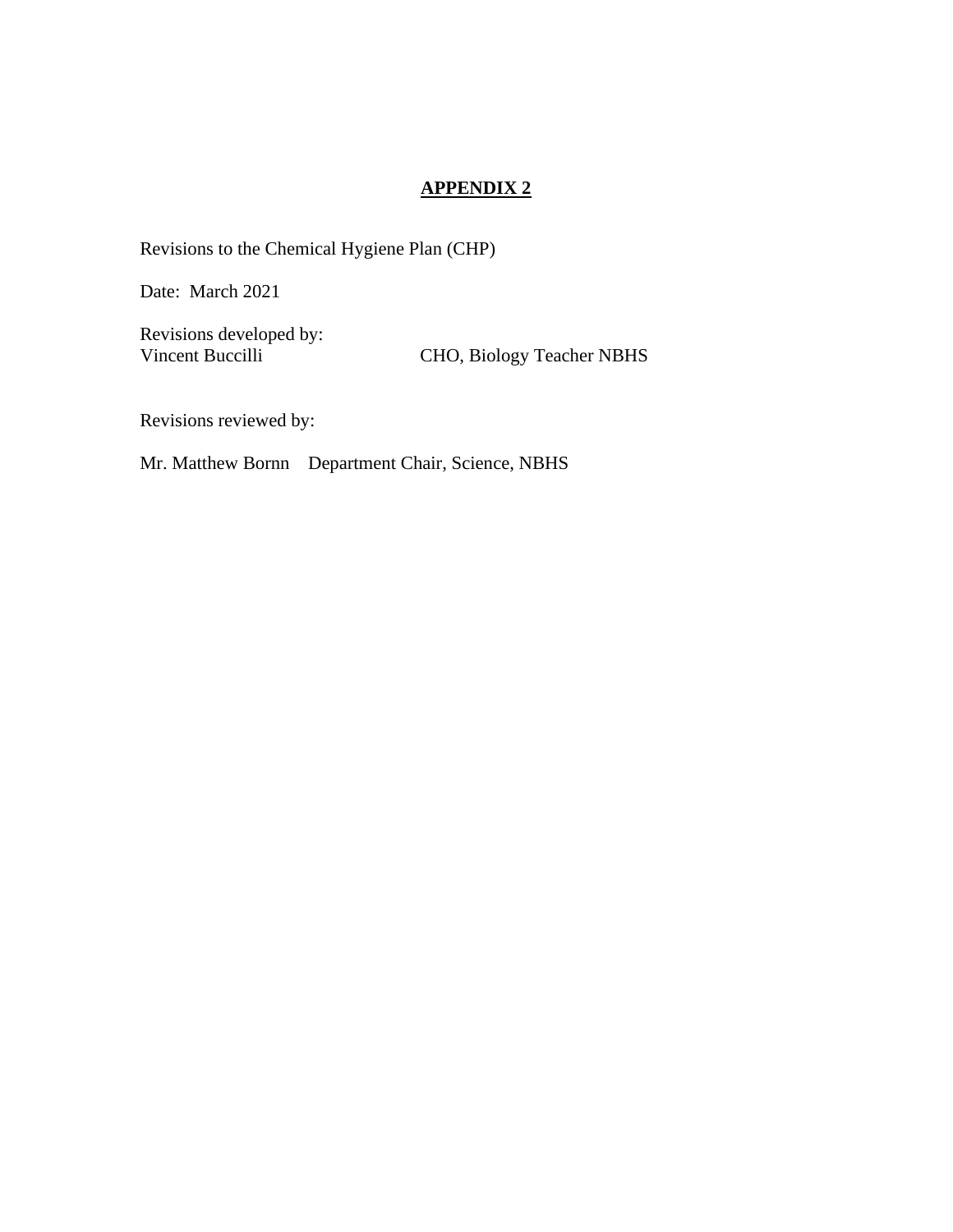1. Approved chemical labeling programs.

ChemInventory<sup>TM</sup> (V 4.0) Flinn Scientific Inc. P.O. Box 219 Batavia, IL 60510-0219 (800) 452-1261

Chemtrack<sup>TM</sup> (V 3.00) Roger Postley Distributed by: Laboratory Safety Institute 192 Worcester Road Natick, MA 01760-2252 (508) 647-1900

2. Approved chemical safety and storage procedures.

Flinn Scientific Inc. P.O. Box 219 Batavia, IL 60510-0219 (800) 452-1261

3. Designated Science Department waste storage room at New Britain High School.

Prep-room 321-322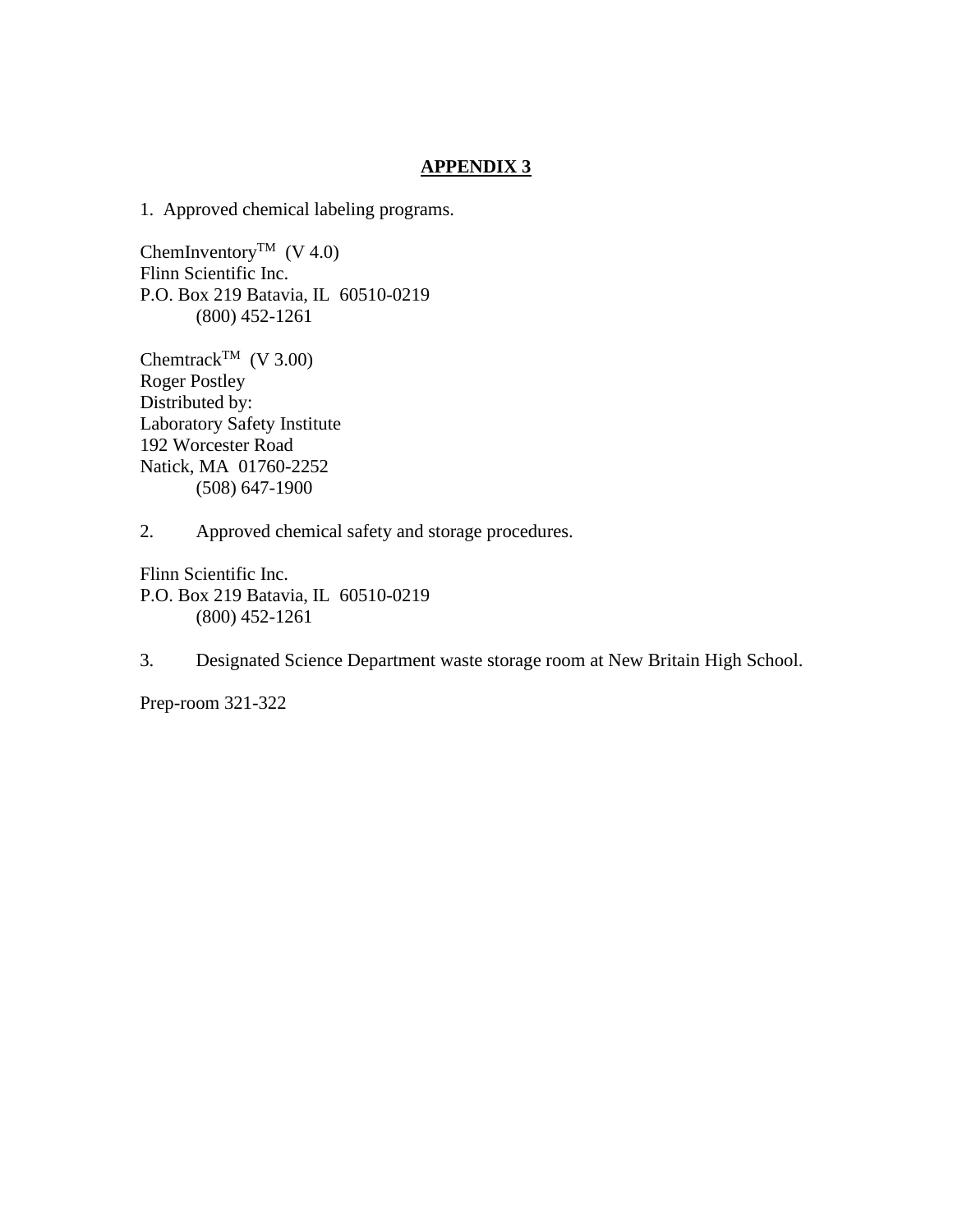Sources of additional information:

Occupational Health Supervisor Division of Occupational Health and Safety Department of Labor 200 Folly Brook Boulevard Wethersfield, CT 06109 (860) 566-2338

EnviroScience 795 North Mountain Road Newington, CT 06111 (860) 953-2700 x 3035

Connecticut State Department of Education School Facilities Unit Cromwell Commons 136 Berlin Road Suite 203 Cromwell, CT 06416 (860) 636-3308

State Science Consultant, Elizabeth Buttner (K-8) State Science Consultant, Mary Ann Butler (9-12) Connecticut State Department of Education P.O. Box 2219 Hartford, CT 06145 (860) 713-6849 (Buttner) (860) 713-6737 (Butler)

Kaufman and Associates/Lab Safety Workshops 192 Worcester Road Natick, MA 01760 (800) 647-0930 [JAKSAFETY@aol.com](mailto:JAKSAFETY@aol.com)

Thomas Metzner Department of Environmental Protection Source Reduction and Recycling Planning and Standard Division Waste Management Bureau 79 Elm Street Hartford, CT 06106-5127 [tom.metzner@po.state.ct.us](mailto:tom.metzner@po.state.ct.us)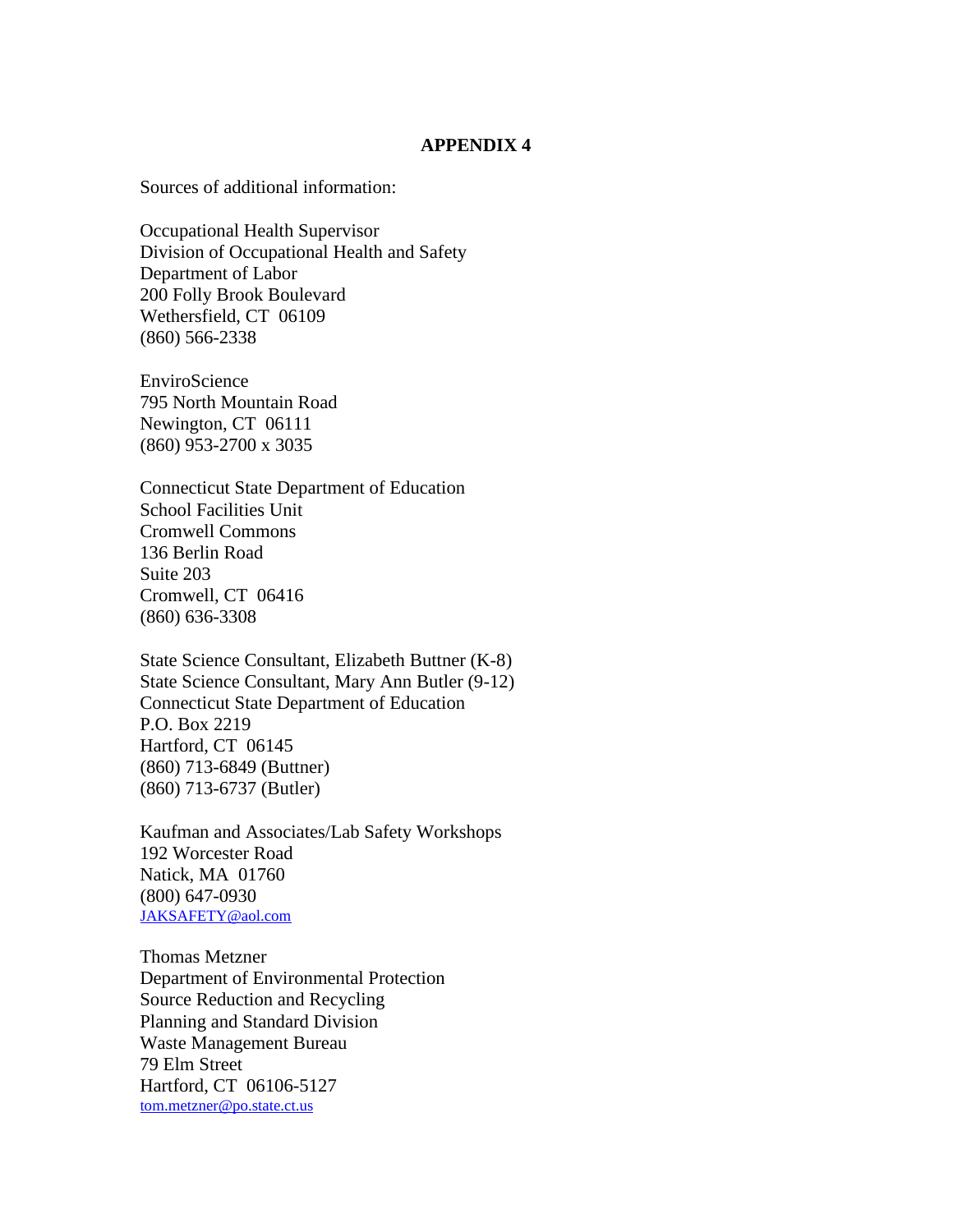Specific guidelines for the use of certain chemical substances.

1. No chemical is to be used without an MSDS available to the teacher. It is the responsibility of the teacher to check the MSDS and other appropriate literature before using any chemical.

2. The use of chemicals that have been identified as carcinogens or suspected carcinogens in animals or in humans is not allowed under any circumstances without the prior written approval of the CHO/CHC.

3. Use of highly toxic chemicals with a PEL or TLV of less than 50 ppm is not allowed without the prior written approval of the CHO/CHC.

4. Highly flammable chemicals classified as 1A with a flash point of less than  $73^{\circ}$  C and a boiling point of less than 100 $^{\circ}$  C shall be used only with adequate ventilation or in a fume hood. Adequate fire protection must be available and the instructor must be trained in the use of that equipment.

5. Quantities of flammable liquids that exceed 0.50L (500ml) must be stored in an approved flame resistant cabinet. Quantities of less than 0.50L may be stored in preprooms provided that the total volume of all flammable liquids does not exceed 0.50L. Flammable liquids are **not** to be stored in classrooms.

6. Reproductive toxins shall not be used without the prior written approval of the CHO/CHC.

7. Corrosive and contact hazard chemicals may only be used when handled with the proper safety precautions. This includes but is not limited to splash goggles, aprons, and gloves specifically suited for that chemical. A working eyewash and shower must also be available.

8. Radioactive substances may be used only if they are encapsulated or in approved sealed containers. The radiation must be classified as a non-registered substance. The radiation count must meet all Federal, State, and Local regulations. Students may not handle radioactive materials. Experimentation should be in a teacher demonstration format using all necessary forms of protection such as gloves, and clothing that covers the arms and legs.

9. Mercury, mercury compounds, and mercury containing equipment are not allowed in the school system under any circumstances.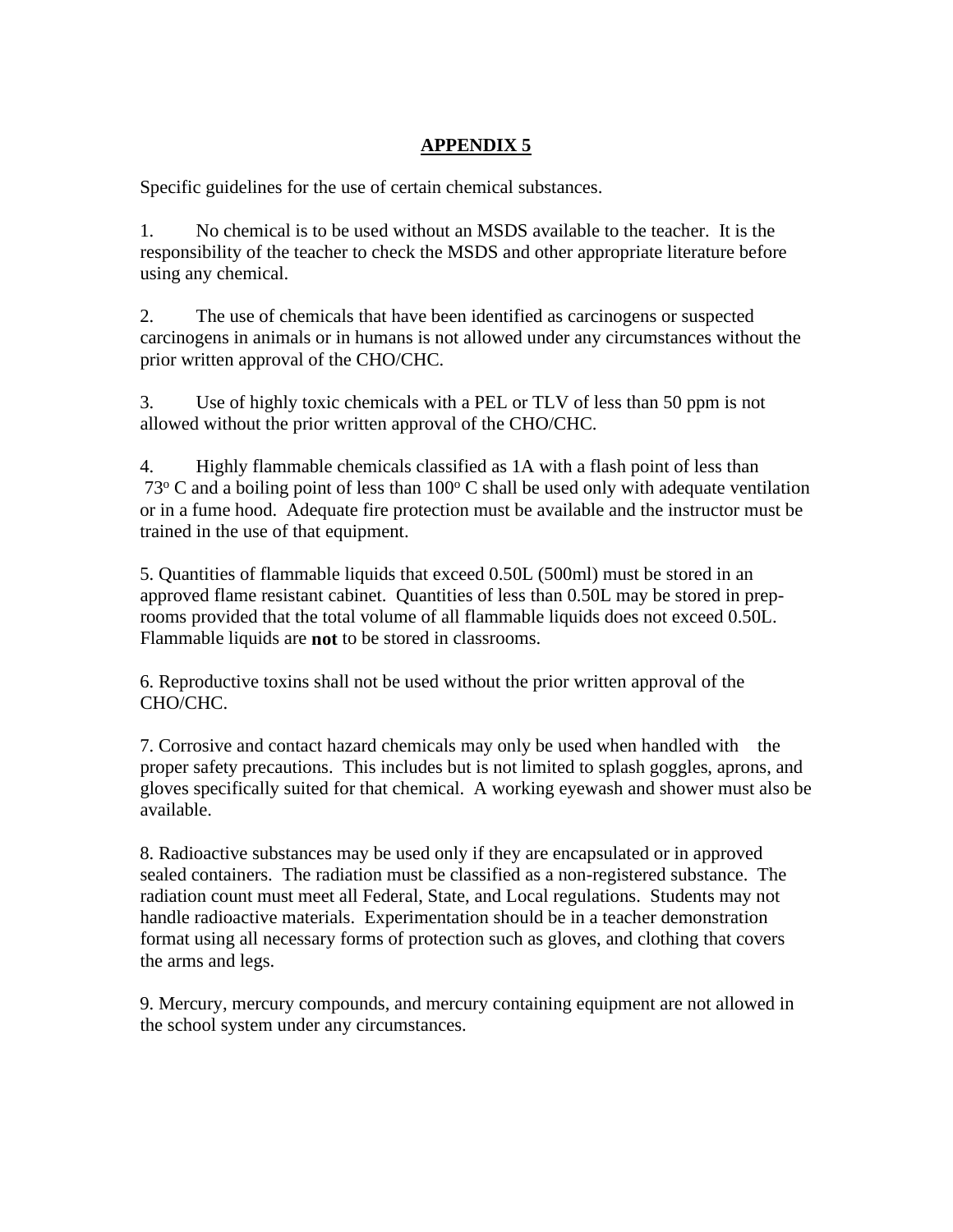## **Appendix 6**

**Reference Sources:** The following list of references and conferences is not intended to be a full resource list. It is a short summary of the many resources used to develop and update the chemical hygiene plan.

Conditionally Exempt Small quantity Generator Handbook Connecticut Department of Environmental Protection 1998

2000 Emergency Response Guidebook U.S. Department of Transportation

Flynn Chemical & Biological Catalog/Reference Manual Flynn Scientific P.O. Box 219 Batavia, Il 60510 2007

Laboratory Safety Pocket Handbook Paul Mercier Genium Publishing Corporation 1996

NIOSH Pocket Guide to Chemical Hazards U.S. Department of Health and Human Services June 1997

Mercury in Your School and in the Environment Skavroneck & Stenstrup Wisconsin Department of Natural Recourses 1998

Planning a Safe and Effective Science Learning Environment Texas Education Agency 1989

Safety in Academic Chemistry Laboratories 6<sup>th</sup> edition American Chemical Society 1995

Safety in the Science Classroom Connecticut Science Supervisors Association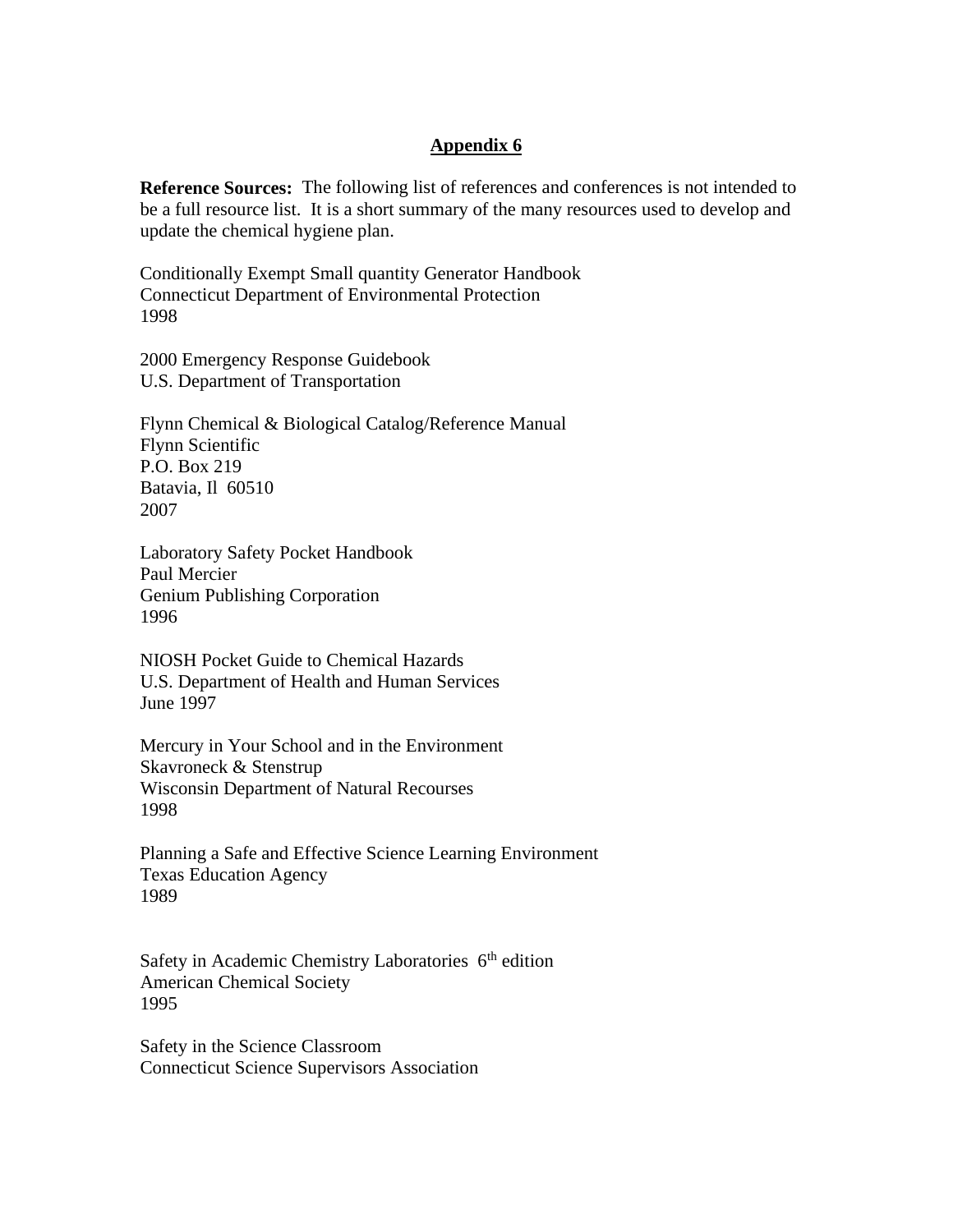Safety Audit/Inspection Manual American Chemical Society 2000

Safety in School Science Labs Clair G. Wood James Kaufman & Associates 1995

School Science Laboratories A Guide to some Hazardous Substances Council of State Science Supervisors 1984

#### **Conference Resource List**

Chemical Waste Management for Schools Pfizer Corporation 3-15-2000

Connecticut DEP Hazardous Waste Training Program 11-20, 21-2000

Getting Toxic Chemicals Out of Connecticut Schools Quinipiac University Major Sponsors; EPA(Boston Regional Office), Connecticut DEP 5-21-2002

Healthy and Safe School Environments Connecticut School Indoor Resource Team Major Sponsors; NEA, CT DEP, EPA, UCONN Medical Center Occupational Health **Center** 10-16-2001

How to be a More Effective Chemical Hygiene Officer RJC Associates James Kaufman, PhD; Russell Phifer, C.E.T.; George Whal, PhD 1-06-1999

The Inaugural International Conference on Science Safety and Science Education Sacred Heart University, the Laboratory Safety Institute, ICASE 7-8, 10-2002